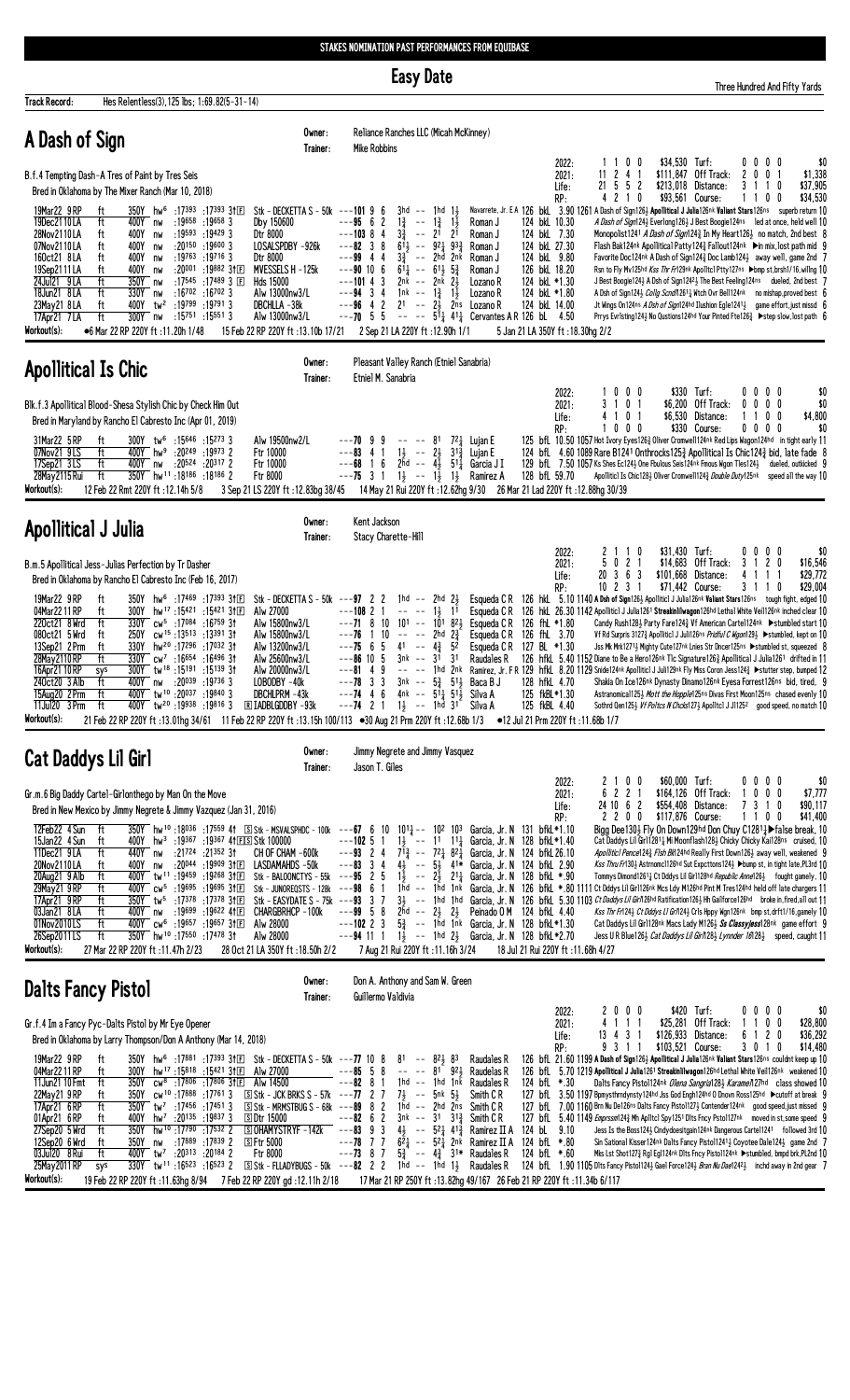| <b>Effortless Chic Desi</b>                                                                                                                                                                                                                                                                                                                                                                                                                                                                                                                                                                                                                                                                                                                                                                                                                                                                                                                                                                                                                                                                                  | Owner:<br>Trainer:                                                                                                                                                                   | Felipe Martinez-Morales<br>Felesha Gold                                                                                                                                                                                                                                                                                                                                  |                                                                                                                                                                                                                                                                                                                                                                             |                                                                                                                                                                                                                                                                                                              |                                        |                                             |                                                                                      |                                                                                                                                                                                                                                                                                                                                                                                                                                                                                                                                                                                                                                                                                                                                                                                                                                                                                                                                                                                                                                                                                                                                                                         |
|--------------------------------------------------------------------------------------------------------------------------------------------------------------------------------------------------------------------------------------------------------------------------------------------------------------------------------------------------------------------------------------------------------------------------------------------------------------------------------------------------------------------------------------------------------------------------------------------------------------------------------------------------------------------------------------------------------------------------------------------------------------------------------------------------------------------------------------------------------------------------------------------------------------------------------------------------------------------------------------------------------------------------------------------------------------------------------------------------------------|--------------------------------------------------------------------------------------------------------------------------------------------------------------------------------------|--------------------------------------------------------------------------------------------------------------------------------------------------------------------------------------------------------------------------------------------------------------------------------------------------------------------------------------------------------------------------|-----------------------------------------------------------------------------------------------------------------------------------------------------------------------------------------------------------------------------------------------------------------------------------------------------------------------------------------------------------------------------|--------------------------------------------------------------------------------------------------------------------------------------------------------------------------------------------------------------------------------------------------------------------------------------------------------------|----------------------------------------|---------------------------------------------|--------------------------------------------------------------------------------------|-------------------------------------------------------------------------------------------------------------------------------------------------------------------------------------------------------------------------------------------------------------------------------------------------------------------------------------------------------------------------------------------------------------------------------------------------------------------------------------------------------------------------------------------------------------------------------------------------------------------------------------------------------------------------------------------------------------------------------------------------------------------------------------------------------------------------------------------------------------------------------------------------------------------------------------------------------------------------------------------------------------------------------------------------------------------------------------------------------------------------------------------------------------------------|
| Br.m.8 Desirio-Effortless Jessie by Mr Jess Perry<br>Bred in Oklahoma by Reed Land & Cattle Co L1c (Feb 25, 2014)<br>27Mar22 8RP<br>330Y cw <sup>11</sup> :17737 :16623 31<br>ft<br>ft<br>240ct21 8 Wrd<br>250Y cw <sup>13</sup> :14112:1341831<br>17Sep21 4 Wrd<br>ft<br>250Y cw <sup>5</sup> :13452 :13423 31<br>110Y cw <sup>9</sup> :07126 :06952 31<br>11Jul21 11 Fmt<br>ft<br>Alw 14500<br>15May 2112 RP<br>220Y hw <sup>15</sup> :11994 :11950 31<br>Sta 20000<br>ft<br>06Nov2011 Wrd<br>ft<br>$CW^{10}$ :07069 :07069 31<br>110Y<br>Alw 16200<br>170ct20 5 Wrd<br>cw <sup>20</sup> :15900:15804 3t<br>ft<br>300Y<br><b>S Sta 15000</b><br>ft<br>17Jul20 11 Fmt<br>250Y hw <sup>12</sup> :13319 :13319 31<br>ft<br>hw <sup>18</sup> :15852:15850ht 31<br>28Jun20 7 Fmt<br>300Y<br>Alw 10800<br>ft<br>300Y hw <sup>11</sup> :15666 :15404 31<br>Alw 18300<br>14May 2010 RP<br>Workout(s):<br>2 Mar 22 RP 220Y ft : 12.16h 7/32<br>10 Sep 21 RP 220Y ft: 13.03h 2/2                                                                                                                                     | Oc1 50000nw1/6mx-N<br>Ocl $15000nw1/y/x-N$<br>Ocl $15000$ nw $1/y/x-N$<br>Ocl 15000nw1/y/x-N                                                                                         | $---31$ 4 8<br>$---30$ 2 9<br>$---76$ 2 3<br>$--77$ 8 5<br>$---82 \quad 5 \quad 2$<br>$--89$ 7 3<br>$---71$ 1 1<br>$---89$ 5 3<br>$---78$ 6 3<br>27 Apr 21 RP 220Y ft: 12.50h 5/6                                                                                                                                                                                        | 87 -- 87 87 $\frac{1}{4}$ Calderon F<br>$----1\frac{1}{2}$ $2\frac{3}{4}$<br>$----13$ 11<br>$---$ 2hd 3hd Torres D A                                                                                                                                                                                                                                                        | $-- -$ 92 $\frac{3}{4}$ 95* Escobedo E G 126 bkL 4.50<br>-- -- 3nk 5nk Medrano AT 129 bkL *1.90<br>$--- - - 31\frac{1}{4}$ Medrano AT 128 bkL *1.70<br>$-- ---$ 1nk Escobedo E G 126 bkL 3.10<br>Escobedo E G 126 bkL 6.90<br>Camacho K J 126 bkL 4.60<br>126 bkL 5.00<br>16 Mar 21 RP 220Y ft: 11.66b 12/28 | 2022:<br>2021:<br>Life:<br>RP:         | 1000<br>4011<br>38 5 6 7<br>14 1 1 1        | \$330 Turf:<br>\$7,825<br>Off Track:<br>\$77,889<br>Distance:<br>\$25,253<br>Course: | $0\,0\,0\,0$<br>\$0<br>\$7,364<br>4<br>0 <sub>1</sub><br>15 2 2 2<br>\$28,534<br>6<br>$0\quad 0$<br>\$15,905<br>$\mathbf{1}$<br>126 bkL 43.70 1214 Wintr Brook126 Hookd On Win126nk Its th Whisky126 > sqzd,no room,no chance 8<br>Jk Pistol Pty126} Flywight Crver127nk Fly Viking Fly129nk >lost path start, PL8th 9<br>Highly Rtd Rdneck129ns Corondo By126ns A Mjor Crtel125ns dueled all the way 7<br>Vr Shz Fncy Pyc12611 A Mjor Crt1125ns Effortlss Chc Dsi128hd nipped for place 9<br>-- -- 2hd 2nk Martinez, Jr. J 126 bkl. 9.40 1182 Ctchn Trn B126nk Effrtlss Chc Ds1263 Dm Ht Mss xprss124nk speedy, second best 12<br>Effortless Chic Desi126nk Heroswideopen126ns Jess Knockedout126hd rallied 10<br>Df Tempting Cartel124 $\frac{3}{4}$ <i>Effortless Chic Desi</i> 126hd Ec Steele124 $\frac{1}{2}$ caught at wire 6<br>Effortless Chic Desi1261 DEL Jazzin Okey127ns DEL Junos Sign124ns drew away 9<br>Hrswdopn126ns Ihv11thcontro1128ns <i>Effort1ss Chc Ds</i> 126 <sup>1</sup> due1, outfinished 2nd 7<br>---81 5 7 -- -- 711 713 Puentes J A 126 bkl. 81.50 1160 Exprss Trn No 9126nk BuddrIcous124nk Vf Jdi Rturns126nk trouble finding stride 9 |
| <b>Flyweight Carver</b>                                                                                                                                                                                                                                                                                                                                                                                                                                                                                                                                                                                                                                                                                                                                                                                                                                                                                                                                                                                                                                                                                      | Owner:<br>Trainer:                                                                                                                                                                   | Stick and Move Stables LLC (Leephonso Jenkins)<br>Ty Blackwell                                                                                                                                                                                                                                                                                                           |                                                                                                                                                                                                                                                                                                                                                                             |                                                                                                                                                                                                                                                                                                              |                                        |                                             |                                                                                      |                                                                                                                                                                                                                                                                                                                                                                                                                                                                                                                                                                                                                                                                                                                                                                                                                                                                                                                                                                                                                                                                                                                                                                         |
| Gr.m.5 Wave Carver-Flaming Chivas by Dash to Chivato<br>Bred in Florida by Stick and Move Stables Llc (Mar 18, 2017)<br>350Y hw <sup>30</sup> :18203 :18197 31回<br>20Mar22 4RP<br>ft<br>Alw 22000nw3/x<br>04Mar2211RP<br>ft<br>300Y hw <sup>17</sup> :15 <sup>671</sup> :15421 3tel<br>Alw 27000<br>250Y cw <sup>13</sup> :13489 :13418 31<br>240ct21 8 Wrd<br>ft<br>300Y cw <sup>15</sup> :15881 :15624 31<br>080ct21 6 Wrd<br>ft<br>14Aug2112 Ind<br>ft<br>400Y cw <sup>9</sup> :20178 :19647 31E<br>24Jul21 3 Ind<br>hw <sup>8</sup> :15549 :15329 31<br>ft<br>300Y<br>Alw 21000<br>06Jul21 10 Ind<br>:20 <sup>259</sup> :19 <sup>727</sup> 3†<br>ft<br>400Y<br>nw<br>23May 2112 RP<br>ft<br>$300Y$ cw <sup>5</sup> :15 <sup>376</sup> :15 <sup>373</sup> 31 $E$<br>$350Y$ cw <sup>8</sup> :17930 :17634 31<br>23Apr21 12 RP<br>Alw 20000nw2/x<br>sys<br>20Mar21 9RP<br>ft<br>350Y hw <sup>11</sup> :18019 :17785 31E<br>Workout(s):<br>●11 Feb 22 RP 220Y ft:11.44h 1/113 24 Feb 21 RP 220Y ft:11.99h 39/99 6 Jul 20 Ind 220Y ft:11.35b 3/8                                                              | Ocl 15000nw1/y/x-N ---74 1 4<br>Ocl 15000nw1/y/x-N<br>Stk - INDGRDCLSC - 84k $---82$ 9 8<br>Stk - BRDFRD STK - 50k ---85 6 8<br>Oc1 40000nw4/L-N<br>Stk - DECKETTA S - 50k ---70 4 6 | $---83$ 3 5<br>$---94$ 7<br>6<br>$\sim$ $\sim$ $\sim$ $\sim$<br>$---68$ 5 3<br>$---87$ 5 5<br>$---88$ 12 4<br>$---74$ 5 4                                                                                                                                                                                                                                                | 4hd $--$ 3hd 2ns Smith CR<br>$5\frac{3}{4}$<br>$61\frac{1}{2}$<br>2 <sub>3</sub><br>$----11$<br>$-- -535512$<br>$84\frac{1}{4}$ -- $8\frac{3}{2}$ 73 $\frac{1}{4}$<br>$   41\frac{1}{2}$ $41\frac{1}{4}$<br>$52\frac{1}{4}$ -- $63$ $63\frac{1}{4}$<br>$---$ 3hd 2ns<br>$5nk$ -- $5\frac{3}{4}$<br>$6\frac{1}{2}$ -- 7 <sup>1</sup> 7 <sup>1</sup> / <sub>2</sub> Smith C R | Smith C R<br>Smith C R<br>127 bkL 4.40<br>127 bkL 2.10<br>Smith C R<br>130 bfkL 24.80<br>Mitchell D<br>132 bfkL 32.00<br>Mitchell D<br>131 bfkL 29.70<br>Mitchell D<br>Smith C R<br>514 Smith C R<br>1 Jun 20 Ind 330Y ft: 17.07bg 1/2                                                                       | 2022:<br>2021:<br>Life:<br>RP:         | 2010<br>9 0 2 0<br>18 3 4 0<br>6020         | \$4,694 Turf:<br>\$12,079 Off Track:<br>\$68,024<br>Distance:<br>\$10,368 Course:    | $0\,0\,0\,0$<br>\$0<br>1000<br>\$584<br>4<br>0 1 0<br>\$5,138<br>3 0 1 0<br>\$5,038<br>127 bkl 9.90 1141 Kol nd Fblos126ns Flywght Crvr127ns Strkn Hocks126hd shared lead, outnodded 7<br>127 bkl 15.70 1145 Apolliticl J Juli1261 Strkinlilwgon126hd Lthl White Veil126nk floated out midway 10<br>Jk Pistol Ptey126} Flyweight Crver127nk Fly Viking Fly129nk speed, lacked kick 9<br>Damn Strait126ns Shaking the Moon126} Junos Sign1261 ▶ steadied midway 9<br>Vilantinecandyrocks1281 Relentless Chick128hd Beach Diva131hd lacked a rally 10<br>Wrs Apolliticalivory12811 Beach Bum Eddie129ns Kitty Sixup128ns even run 9<br>Wrs VIntn128ns Cntry By 123129hd Wrs Apolltclvory1283 no menace, mid-pack 10<br>127 bkl 11.50 1144 Chicks With Corons126ns Flyweight Crver127 ¿Lovepop127ns by slimmest margin 12<br>127 bkl 31.50 1108 Apolliticl B Best126nk Striking Perfection1263 Apolitic124nk in tight, shied away 11<br>127 bkL 31.00 1098 Hh Gailforce126ns Macs Lady M126nk Diamond and a Half127nk did not contend 9                                                                                                                                    |
| Im a Fancee Chik                                                                                                                                                                                                                                                                                                                                                                                                                                                                                                                                                                                                                                                                                                                                                                                                                                                                                                                                                                                                                                                                                             | Owner:<br>Trainer:                                                                                                                                                                   | Danny and Dennis Salisbury<br><b>Clinton Crawford</b>                                                                                                                                                                                                                                                                                                                    |                                                                                                                                                                                                                                                                                                                                                                             |                                                                                                                                                                                                                                                                                                              |                                        |                                             |                                                                                      |                                                                                                                                                                                                                                                                                                                                                                                                                                                                                                                                                                                                                                                                                                                                                                                                                                                                                                                                                                                                                                                                                                                                                                         |
| Gr.f.3 Im a Fancy Pyc-Dixie Marrone by Smoke Glacken<br>Bred in Oklahoma by Danny Salisbury (Apr 10, 2019)<br>20Mar22 4RP<br>$350Y$ hw <sup>30</sup> :18 <sup>320</sup> :18 <sup>197</sup> 31 $E$<br>ft<br>Alw 22000nw3/x<br>06Mar22 3 RP<br>350Y tw <sup>16</sup> :17607:175733<br>Dtr 10000<br>ft<br>350Y cw <sup>12</sup> :17973:178132<br>26Sep21 4 Wrd<br>ft<br><b>SOHAMYSTRYF-195k</b><br>cw <sup>14</sup> :17862:178622<br>11Sep21 6 Wrd<br>ft<br>350Y<br><b>SFtr 5000</b><br>11Jul21 3 Prm<br>ft<br>330Y tw <sup>10</sup> :16873:16717 2<br>tw <sup>15</sup> :16 <sup>797</sup> :16 <sup>693</sup> 2<br>21Jun21 6 Prm<br>330Y<br>Ftr 7500<br>ad<br>330Y cw <sup>10</sup> :16861:168612<br>22May 2110 RP<br>ft<br>17Apr21 5 RP<br>330Y tw <sup>8</sup> :16660 :16660 2<br>ft<br>330Y hw <sup>14</sup> :17382 :17382 2<br>02Apr21 11 RP<br><b>SFtr 15000</b><br>ft<br>250Y hw <sup>26</sup> :14062 :13705 2<br>09Mar21 2RP<br>ft<br>Mdn 17100<br>Workout(s):<br>16 Feb 22 RP 220Y ft: 12.40h 29/60<br>1 Feb 22 RP 220Y ft:11.66b 2/30                                                                  | PRMGOLDFUT -182k<br>$S$ Stk - FLLADYBUGS - 85k ---83 3 1<br>S Stk - LAICOBRD S - 68k                                                                                                 | $---77$ 4 6<br>$---84$ 8 4<br>$--86$ 4 4<br>$---83$ 4 2<br>-3<br>$---804$<br>---59<br>6<br>$---83$ 9 2 2hd $---1$ hd 1 $\frac{1}{2}$ Delgado M<br>$---66$ 4 2 2hd $---13$ 1nk Delgado M<br>$---51$ 2 2 $---2^{\frac{5}{2}}$ 2 <sup>2</sup> Delgado M                                                                                                                     | $6nk$ -- $5nk$ $5\frac{3}{2}$<br>4hd -- 1hd 2nk<br>$3nk$ -- $3\frac{3}{4}$ $41\frac{1}{4}$<br>2hd -- 2hd 1nk<br>4nk -- $5\frac{1}{2}$ 51 $\frac{1}{4}$ Amaya DR<br>1hd -- 2hd $3\frac{3}{8}$<br>1hd -- 11 1 <sup>3</sup> / <sub>3</sub>                                                                                                                                     | Torres J<br>Torres J<br>124 bfL 4.80<br>Delgado M<br>124 bfL 4.10<br>Delaado M<br>124 bfBL 3.00<br>124 bfBL *.20<br>Delgado M<br>Delgado M<br>19 Aug 21 Wrd 220Y ft: 12.10h 32/60 23 Feb 21 RP 220Y ft: 12.52h 28/62                                                                                         | 2022:<br>2021:<br>Life:<br>RP:         | 2010<br>8<br>4 1 1<br>$10$ 4 2 1<br>6 3 2 0 | \$2,805 Turf:<br>\$128,543 Off Track:<br>\$131,348 Distance:<br>\$103,135 Course:    | $0\,0\,0\,0$<br>\$0<br>\$828<br>$0 \t0 \t1$<br>4 1 1 0<br>\$19,254<br>\$2,805<br>2010<br>125 bfl. 2.40 1074 Kool nd Fbulous126ns Flywight Crvr127ns Strkin Hocks126hd brk in, fought back 7<br>124 bfl. 4.20 1052 Dremsville124nk Im Fancee Chik124hd Sippin Hayden12713 floatd in, outdueled 10<br>Docs Dusty Cartel124nk B Leaving 1241 Rate Me a Lady 124ns battled hard 10<br>Im Fnce Chik124nk <i>Docs Dusty Crti</i> 1241 <sub>2</sub> Rintlss Anywhr125 $\frac{3}{4}$ dueled, prevailed 9<br>One Famous Candy 124 <sup>3</sup> Last Tres Seis 124ns Jess Southard 124nk outrun 5<br><i>One Famous Candy</i> 124ns Political Fire 128 <sup>3</sup> Im a Fancee Chik 1243 no mishap 9<br>124 bfl. 3.30 1028 Im Fnce Chik124 <sub>3</sub> <i>Em High Country</i> 124nk Shy Kisser1281 repeat perf for 3inrow 9<br>124 bfl 21.00 1029 Im Fancee Chik124} Pevs Charley124} Shy Kisser129ns alert, edged away late 10<br>124 bfl. 11.80 1019 Im Fnce Chik124nk Bp Southrn Pyc125nk Hilelujh 21124nk good speed, best late 9<br>124 bfl. 4.70 1014 Valerity 1252 Im a Fancee Chik124 3 Saranndipity 124hd fractious, 2nd best 8                                         |
| <b>Kool and Fabulous</b>                                                                                                                                                                                                                                                                                                                                                                                                                                                                                                                                                                                                                                                                                                                                                                                                                                                                                                                                                                                                                                                                                     | Owner:<br>Trainer:                                                                                                                                                                   | Brenda Reiswig<br>Jason L. Olmstead                                                                                                                                                                                                                                                                                                                                      |                                                                                                                                                                                                                                                                                                                                                                             |                                                                                                                                                                                                                                                                                                              |                                        |                                             |                                                                                      |                                                                                                                                                                                                                                                                                                                                                                                                                                                                                                                                                                                                                                                                                                                                                                                                                                                                                                                                                                                                                                                                                                                                                                         |
| B.f.4 One Fabulous Eagle-One Kool Wagon by Pyc Paint Your Wagon<br>Bred in Oklahoma by Brenda Reiswig (Mar 26, 2018)<br>20Mar22 4RP<br>350Y hw <sup>30</sup> :18197 :18197 31El Alw 22000nw3/x<br>ft<br>04Mar2210RP<br>ft<br>250Y hw <sup>17</sup> :13 <sup>881</sup> :13 <sup>212</sup> 31 SStk - MITYDCKSTK - 68k<br>13Nov21 5 Wrd<br>ft<br>$350Y$ hw <sup>6</sup> :17621 :17538 3<br>SOKMYSTYDBY-85k<br>300ct21 9 Wrd<br>350Y hw <sup>3</sup> :17692 :17692 3<br><b>SDtr 5000</b><br>ft<br>24Sep21 3 Prm<br>400Y cw <sup>10</sup> :19933 :19688 3<br>ft<br>400Y cw <sup>5</sup> :19973 :19848 3<br>10Sep21 3 Prm<br>ft<br>Dtr 7500<br>350Y tw <sup>10</sup> :17526:175263<br>11Jul21 2Prm<br>ft<br>27Jun21 4 Prm<br>ft<br>350Y nw :17402 :17402 3<br>Dtr 7500<br>06May21 5 RP<br>ft<br>330Y tw <sup>5</sup> :16746 :16746 31<br>Alw 19000nw2/L<br>01Apr21 7RP<br>ft<br>400Y hw <sup>8</sup> :21035 :19821 3<br><b>SDtr 15000</b><br>Workout(s):<br>13 Feb 22 RP 220Y ft: 12.38h 45/73<br>28 Aug 21 Prm 220Y ft : 12.72b 1/2                                                                               | ALTOONADBY -120k<br>PRMGOLDDBY-119k                                                                                                                                                  | $---84$ 1 2<br>78<br>---62<br>$---95$ 7 1<br>1hd<br>$---90$ 2 1<br>$--91$ 7 3<br>$---83$ 8 8<br>$--96$ 1 1<br>$---96$ 1 1<br>$---82$ 9 2<br>$---43$ 7 9                                                                                                                                                                                                                  | 73<br>74<br>$- - 2\frac{1}{2}$ 4 <sup>1</sup> / <sub>2</sub><br>1hd -- $1\overline{3}$ $1\overline{1}$<br>$31 - -51\frac{1}{4}61\frac{3}{4}$<br>$8^{11}$ -- $7^{1}_{2}$ $3^{3}_{4}$<br>$1\frac{1}{2}$ -- $1\frac{1}{2}$ $1\frac{1}{2}$<br>$11\frac{1}{2}$ -- $13$ $12\frac{1}{2}$<br>2hd $-$ 11 11 Packer BR<br>953 -- 971 973 Packer B R                                   | Salazar J<br>124 bfL 7.80<br>Salazar J<br>Salazar J<br>124 bfL *.60<br>Escobedo E G 125 bfBL*2.20<br>Escobedo E G 125 bfBL*1.50<br>Escobedo E G 125 bfBL*1.20<br>Escobedo E G 125 bfBL *.80<br>21 Mar 21 RP 220Y ft: 12.01hg 7/36 11 Mar 21 RP 220Y ft: 11.58h 9/67                                          | 2022:<br>2021:<br>Life:<br>RP:         | 2100<br>8 4 0 1<br>13 6 1 2<br>6301         | \$18,082 Turf:<br>\$83,562 Off Track:<br>\$115,485 Distance:<br>\$45,219 Course:     | $0\,0\,0\,0$<br>\$0<br>$0\,0\,0\,0$<br>\$0<br>\$80,515<br>6410<br>1100<br>\$17,082<br>2hd -- 1hd 1ns Escobedo E G 126 bfl. *2.00 1068 Kol nd Fblos126ns Flywght Crvr127ns Strkn Hocks126hd long duel, won the nod 7<br>126 bfL 22.20 1088 Jc Wild King126nk My Midnight Cndy126hd Chrlies Fury1271 unprepared at break 8<br>My Mdnght Cndy125nk Sntr V1cm126ns Mh Ap11tcl Spy127nk brief ft, outfinished 10<br>Kool and Fabulous 1241 $\frac{3}{4}$ Relentless Mischief 1241 Sophia Maria 125 $\frac{1}{2}$ convincingly 6<br>One Kool Dreamer1253 Purty Darn Quick125ns Fdd Princess1253 weakened 10<br>Wieburg125nk Tres Evidence125} Kool and Fabulous125ns ▶swerved out st, rally 8<br>Kool and Fabulous125} Shadi Lady125ns Not a Secret125ns always in command 9<br>Kool nd Fabulous12523 Vf Pillow Talk125nk Big Cash Cartel1253 dominant effort 8<br>126 bfl. 29.50 1084 Kool nd Fbulous1261 Pvs Im Egle Too127nk Without Tres126hd cruised for upset 10<br>126 bfL 26.50 1064 B Cs Im Hro12414 Kss M Suzy125 <sup>21</sup> / Jss Bt of Cndy124ns ▶broke slowly, lost path 9                                                                                    |
| Ms Lori Darlin                                                                                                                                                                                                                                                                                                                                                                                                                                                                                                                                                                                                                                                                                                                                                                                                                                                                                                                                                                                                                                                                                               | Owner:<br>Trainer:                                                                                                                                                                   | Gregg A. Sanders                                                                                                                                                                                                                                                                                                                                                         |                                                                                                                                                                                                                                                                                                                                                                             | Billy R. Medlin, Gregg A. Sanders and Rhonda Medlin                                                                                                                                                                                                                                                          |                                        |                                             |                                                                                      |                                                                                                                                                                                                                                                                                                                                                                                                                                                                                                                                                                                                                                                                                                                                                                                                                                                                                                                                                                                                                                                                                                                                                                         |
| B.m.5 Hes Relentless-Grace Gone Wild by Valiant Hero<br>Bred in Texas by Denny & Evans (Mar 05, 2017)<br>09Nov21 5 Zia<br>350Y nw :18048 :17624 31E<br>Alw 41000nw3/L<br>ft<br>080ct21 5 Wrd<br>ft<br>250Y cw <sup>15</sup> :13664:1339131<br>Alw 15800nw3/L<br>05Sep21 4 Rui<br>350Y tw <sup>5</sup> :17488 :17341 31<br>Alw 23900nw3/L<br>ad<br>350Y tw <sup>8</sup> :17366 :17194 31<br>Alw 23900nw3/L<br>14Aug2110 Rui<br>sys<br>21May 2112 RP<br>ft<br>220Y cw <sup>14</sup> :12408:1203831<br>Sta 7500<br>10Apr21 5RP<br>330Y tw <sup>7</sup> :17 <sup>108</sup> :16 <sup>760</sup> 31<br>Sta 10000<br>ft<br>25Mar21 10 RP<br>ft<br>$300Y$ nw :15831 :15644 31<br>Sta 10000<br>09Mar21 5RP<br>250Y hw <sup>24</sup> :13767:13700 31<br>Sta 10000<br>ft<br>240ct2011 Wrd<br>ft<br>250Y cw <sup>10</sup> :13404 :13404 31<br>Alw 14200nw2/L<br>040ct20 5 Wrd<br>400Y cw <sup>7</sup> :20 <sup>068</sup> :19 <sup>899</sup> 31El Stk - DFCHLWRD - 29k ---81 1 1 1 1 1 1 1 - 2hd 4 <sup>1</sup> 1 Delgado M<br>ft<br>Workout(s):<br>8 Apr 22 RP 220Y ft: 11.94h 9/18<br>10 Mar 22 RP 220Y ft: 12.30b 20/27 |                                                                                                                                                                                      | $---67$ 9 5<br>5<br>$---65$ 5<br>$--89$ 1 5<br>6 1<br>---86<br>$---53$ 5 10 -- -- $9\overline{2}3$ 92<br>$---63$ 5 7 101 -- 11 <sup>1</sup> $\frac{1}{2}$ 11 <sup>2</sup> Klaiber J<br>$---62$ 6 10 $---$ 91 $\frac{1}{2}$ 81 $\frac{1}{4}$ Klaiber J<br>$---70$ 3 1 $-- 2\frac{1}{2}$ $2\frac{1}{2}$<br>$---78$ 2 3 $---2$ 2 2 1<br>25 Jun 21 Rui 220Y ft: 12.90h 23/30 | $101 - 10282\frac{3}{4}$<br>$-- -6\frac{1}{2}$ 71 $\frac{3}{4}$<br>$5\frac{3}{4}$ -- $4^{1}$ 31<br>$3nk$ -- $3\frac{1}{2}$ $31\frac{1}{4}$ Rivas J C                                                                                                                                                                                                                        | Bachicha, Jr. E 133 bl. 14.50<br>Smith C R<br>127 bL<br>Rivas J C<br>128 bL 18.70<br>128 bl 27.40<br>Klaiber J<br>126 bL<br>126 bL<br>Klaiber J<br>Klaiber J<br>$124 \text{ bl} \quad 3.80$<br>124 bL 24.20<br>25 Feb 21 RP 220Y ft : 12.60h 121/167                                                         | 2022:<br>2021:<br>Life:<br>RP:<br>5.20 | 0000<br>8 0 1 2<br>19 2 4 4<br>6030         | \$0 Turf:<br>\$8,921 Off Track:<br>\$34,801 Distance:<br>\$8,794 Course:             | \$0<br>$0\,0\,0\,0$<br>4 1 0 2<br>\$10,795<br>6 0 1 3<br>\$7,619<br>$0\,0\,0\,0$<br>\$0<br>Hearts Mystic Rime1293 Trashpanda1263 Daddys Got Aces129nk no final kick, 10<br>Vf Red Surprise 31273 Apolliticl J Julia126ns Prideful C Wagon1293 game effort 10<br>Out N Gone 126 3 Gold Diggers Avenger 128 3 DEINolans Dragon 126 3 shared show 9<br>Hes Back128nk Gold Diggers Avenger1281 Ms Lori Darlin1281 outkicked 10<br>126 bl 12.10 1029 Rocket Bar Carte1125} Shoults128hd James Betta126hd >pinched foe at break 12<br>126 bl 23.60 1037 Magna Moon126nk Corona Relentless124hd Asteroyd126nk >bumped, rough trip 12<br>7.60 1060 Drt Dynsty126hd Vlint Tmptrss124hd Crson City Trin126½ ▶brk very slow,bumped 10<br>4.30 1032 Crson City Train1263 Ms Lori Darlin126nk Valiant Temptress125ns big contention 9<br>Ms Lor Drln124} Soclly Significnt124hd Vr Shz Fncy Pyc124hd strong driving win 9<br>Splendid Cause1263 Docs River Spirit124ns Preyn Onthe Mountain1263 evenly 6                                                                                                                                                                             |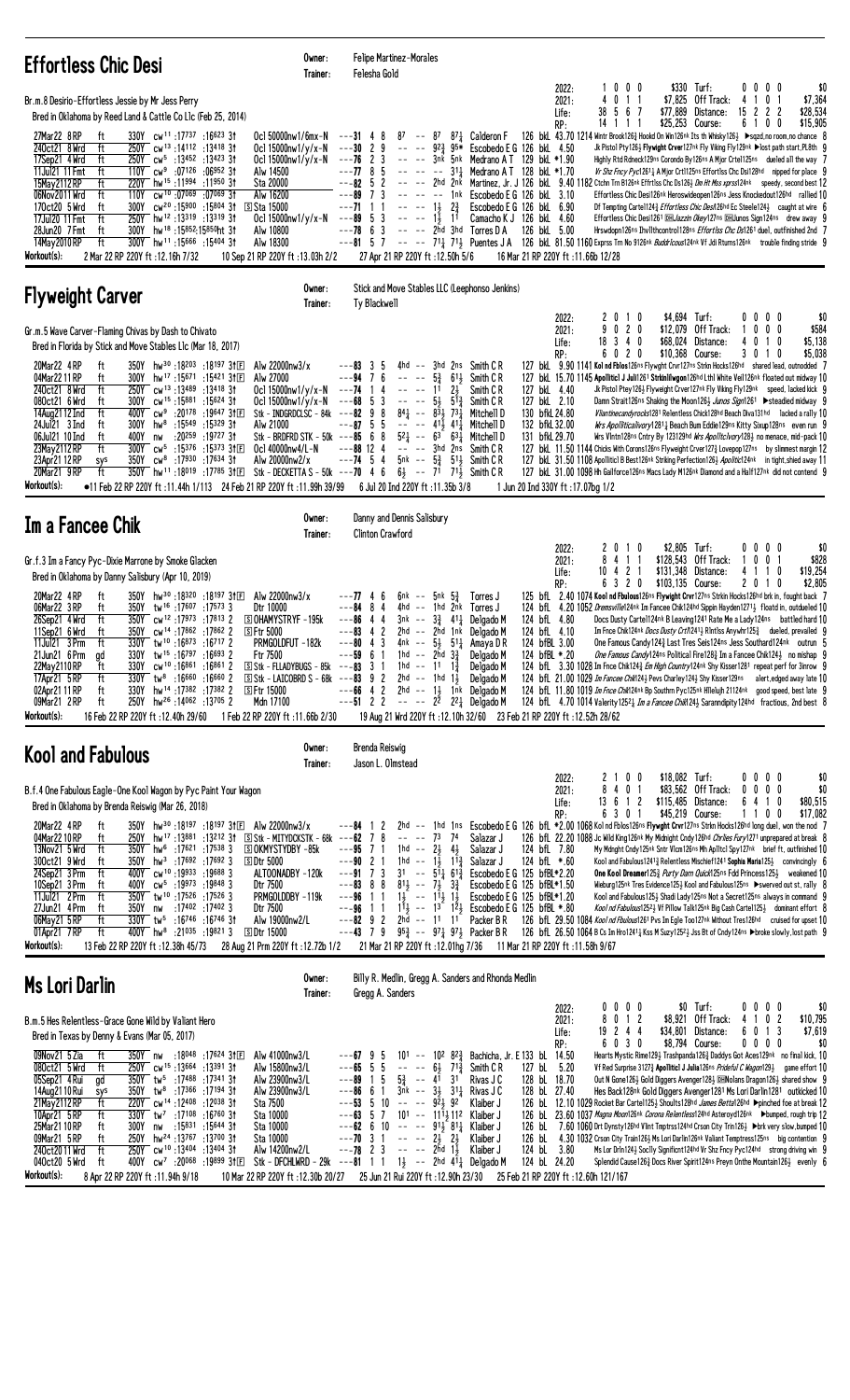| One Kool Dreamer                                                                                                                                                                                                                                                                                                                                                                                                                                                                                                                                                                                                                                                                                                                                                                                                                                                                                                                                                                                                                                                                    | Owner:<br>Trainer:              | Brenda Reiswig<br>Jason L. Olmstead                                                                                                                                                                                                                                                                                                                                                                                                                                                                                               |                                                                                                                                                                                                          |                                                                                                                                                                                                                                                                                                                                                                                                                                           |                                                                                                                                                        |                                                                                          |                                                                                                                                                       |                                                                                                                                                                                                                                                                                                                                                                                                                                                                                                                                                                                                                                                                                                                                                                                                                                                                                                                                                                                                                                                                                                                                         |
|-------------------------------------------------------------------------------------------------------------------------------------------------------------------------------------------------------------------------------------------------------------------------------------------------------------------------------------------------------------------------------------------------------------------------------------------------------------------------------------------------------------------------------------------------------------------------------------------------------------------------------------------------------------------------------------------------------------------------------------------------------------------------------------------------------------------------------------------------------------------------------------------------------------------------------------------------------------------------------------------------------------------------------------------------------------------------------------|---------------------------------|-----------------------------------------------------------------------------------------------------------------------------------------------------------------------------------------------------------------------------------------------------------------------------------------------------------------------------------------------------------------------------------------------------------------------------------------------------------------------------------------------------------------------------------|----------------------------------------------------------------------------------------------------------------------------------------------------------------------------------------------------------|-------------------------------------------------------------------------------------------------------------------------------------------------------------------------------------------------------------------------------------------------------------------------------------------------------------------------------------------------------------------------------------------------------------------------------------------|--------------------------------------------------------------------------------------------------------------------------------------------------------|------------------------------------------------------------------------------------------|-------------------------------------------------------------------------------------------------------------------------------------------------------|-----------------------------------------------------------------------------------------------------------------------------------------------------------------------------------------------------------------------------------------------------------------------------------------------------------------------------------------------------------------------------------------------------------------------------------------------------------------------------------------------------------------------------------------------------------------------------------------------------------------------------------------------------------------------------------------------------------------------------------------------------------------------------------------------------------------------------------------------------------------------------------------------------------------------------------------------------------------------------------------------------------------------------------------------------------------------------------------------------------------------------------------|
| B.f.4 Hes Relentless-One Kool Wagon by Pyc Paint Your Wagon<br>Bred in Oklahoma by Brenda Reiswig (Mar 29, 2018)<br>19Mar22 9 RP<br>ft<br>$350Y$ hw <sup>6</sup> :17550 :17393 3†EI<br>Alw 27000<br>04Mar2211RP<br>ft<br>300Y hw <sup>17</sup> :15662 :15421 31E<br>13Nov21 5 Wrd<br>ft<br>$350Y$ hw <sup>6</sup> :17625 :17538 3<br><b>SOKMYSTYDBY-85k</b><br>300ct21 7 Wrd<br>$hw^5$ :17661<br>:175703<br>350Y<br>5Dtr 5000<br>ft<br>400Y cw <sup>10</sup> :19688:196883<br>ALTOONADBY -120k<br>24Sep21 3 Prm<br>ft<br>10Sep21 2 Prm<br>:19788 :19788 3<br>Dtr 7500<br>ft<br>400Y<br>nw<br>cw <sup>10</sup> :19993 :19685 3<br>CBY DBY -83k<br>11Aug21 9 Cby<br>ft<br>400Y<br>hw <sup>40</sup> :20052<br>28Jul21 10 Cby<br>ft<br>:200523<br>Dtr 8000<br>400Y<br>07Jul21 10 Cby<br>cw <sup>22</sup> :17669:1766931<br>Alw 17500nw2/L<br>gd<br>350Y<br>350Y hw <sup>10</sup> :17853 :17831 31<br>30May 2112 RP<br>ft<br>Alw 24320nw2/L<br>Workout(s):<br>13 Feb 22 RP 220Y ft: 11.93h 24/73                                                                                         | Stk - DECKETTA S - 50k $--93$ 8 | 2hd -- 5nk 51<br>$---94$ 3 3<br>$\sim$ $-$<br>$\sim$ $-$<br>8 <sub>3</sub><br>$---94$ 10 3<br>$\sim$ $\sim$<br>---93 4<br>1hd<br>$\sim$ $-$<br>11<br>$---101$ 4 1<br>$\sim$ $-$<br>$1\frac{1}{2}$<br>$---90$ 3 5<br>$\sim$ $-$<br>21<br>---78 9 1<br>$---87$ 4 4<br>1hd<br>$\sim$ $\sim$<br>$1\frac{1}{2}$ -- 11<br>---86<br>$\mathbf{2}$<br>$---75$ 6 2<br>2hd<br>26 Feb 21 RP 220Y ft: 11.66b 29/117 7 Feb 21 RP 220Y ft: 13.14b 42/51                                                                                          | $51\frac{1}{2}$<br>$4\frac{3}{4}$<br>$6\frac{3}{4}$<br>54<br>$2\overline{1}$<br>1nk<br>$1\frac{3}{4}$<br>11<br>1hd 1hd                                                                                   | Escobedo E G 124 bfL 3.90<br>Salazar J<br>Valenzuela L A 125 bfBL 2.70<br>Escobedo E G 125 bfBL 2.20<br>$-$ 31 $31\frac{3}{4}$ Valenzuela LA 125 bfL 6.00<br>1} 1nk Escobedo E G 125 bfL *1.10<br>1nk Escobedo E G 125 bfL $*.50$<br>-- 2hd 2hd Packer B R                                                                                                                                                                                | 2022:<br>2021:<br>Life:<br>RP:<br>124 bfL *1.40<br>29 Oct 20 LS 220Y my :12.34b 3/5                                                                    | $0\,$ 0 $\,$ 0 $\,$<br>2<br>$11$ 4 3 2<br>21<br>-5<br>5<br>$\overline{c}$<br>3<br>9<br>0 | \$2.762 $Turf:$<br>\$97,508<br>Off Track:<br>\$121,438<br>Distance:<br>\$24,056 Course:                                                               | $0\,0\,0\,0$<br>\$0<br>0 <sub>0</sub><br>\$10,500<br>-1<br>9<br>$\overline{c}$<br>$\mathbf{2}$<br>\$38,685<br>0<br>30<br>\$9,605<br>10<br>Escobedo E G 126 bfL 15.60 1114 A Dsh of Sign1263 Apolliticl J Juli126nk Vliant Stars126ns photoed out of show 10<br>Escobedo E G 126 bfL *1.90 1129 Apolliticl J Juli1261 Strkinlilwgon126hd Lethl White Veil126nk much needed start 10<br>My Mdnght Cndy125nk Sntor Volcum126ns Mh Apolltcl Spy127nk closed fastest 10<br>Mh Apolliticl Spy1273 On Kool Dremer1241 Cindydoesitgin124nk popped, caught 7<br>One Kool Dremer1253 Purty Drn Quick125ns Fdd Princess1253 good speed, clear 10<br>On Kool Drmr125hd Fdd Prncss125ns Prty Drn Qck1253 >bumped st, speed, game 9<br>Strekinlilwgon1251 Jess Rocket Mn1253 One Kool Dremer1251 brk well, outkicked 10<br>On Kool Drmr125nk Df Fvort Fr1263 Jss Good Rson S1263 steady bid, prevailed, 7<br>One Kool Dremer125nk Shes Tough Enough P125nk Tinted Halo1271 sharp effort 6<br>126 bfL *4.30 1084 Wiburg125hd On Kool Drmr126nk Humphrey Pennyworth1243 dueled, outfinished 11                                                          |
| <b>One Slick Delight</b>                                                                                                                                                                                                                                                                                                                                                                                                                                                                                                                                                                                                                                                                                                                                                                                                                                                                                                                                                                                                                                                            | Owner:<br>Trainer:              | Alonzo Olvera Neri<br>James J. Gonzales III                                                                                                                                                                                                                                                                                                                                                                                                                                                                                       |                                                                                                                                                                                                          |                                                                                                                                                                                                                                                                                                                                                                                                                                           |                                                                                                                                                        |                                                                                          |                                                                                                                                                       |                                                                                                                                                                                                                                                                                                                                                                                                                                                                                                                                                                                                                                                                                                                                                                                                                                                                                                                                                                                                                                                                                                                                         |
| B.f.4 One Famous Eagle-Volcoms Delight by Volcom<br>Bred in Oklahoma by George Mitchell (Mar 31, 2018)<br>31Mar22 8RP<br>330Y cw <sup>3</sup> :16718 :16629 31<br>Alw 19500cnd<br>ft<br>ft<br>400Y hw <sup>5</sup> :19772 :19637 3<br>30Dec21 8 Evd<br>$EVD$ DBY $-153k$<br>04Dec21 3 Evd<br>:19833 :19717 3<br>Trl 5000<br>ft<br>400Y<br>nw<br>300ct21 9LS<br>ft<br>:17670 :17670 31<br>350Y<br>nw<br>Oc1 20000nw2/x-N<br>:17739 :17485 31<br>24Sep2111LS<br>ft<br>350Y tw <sup>8</sup><br>Alw 17600nw3/L<br>RETAMA DBY -208k<br>31Jul21 8 Hou<br>ft<br>19875 19875 19875 19875<br>08Jul21 6 Hou<br>hw <sup>10</sup> :20 <sup>149</sup> :20 <sup>149</sup> 3<br>ft<br>400Y<br>Dtr 15000<br>hw <sup>5</sup> :20 <sup>376</sup> :19926 2<br>ft<br>400Y<br>Ftr 15000<br>08Nov2014LS<br>hw <sup>12</sup> :15700:15617 2<br>180ct20 2LS<br>ft<br>Clm 20000nw2/L<br>300Y<br>ft<br>440Y tw <sup>14</sup> :22127 :21203 2<br>22Aug20 2 Rui<br>Ftr 8000<br>Workout(s):<br>9 Mar 22 RP 220Y ft : 11.97b 13/35                                                                                |                                 | 1hd<br>---85<br>$\sim$ $\sim$<br>33<br>---96<br>2nk<br>$\sim$ $-$<br>---86<br>5<br>2nk -- 21<br>$---88$ 5 2<br>2 <sub>3</sub><br>5<br>83<br>---86 10<br>$\sim$ $-$<br>81<br>$---72$ 10 9<br>$1\frac{1}{2}$<br>$---8123$<br>9<br>$9\overline{3}$ -- 92<br>---78<br>$\overline{1}$<br>$---71$ 2 8<br>$-- -51\frac{1}{4}$ $2\frac{1}{2}$<br>$--68$ 4 5<br>23 Jun 21 Hou 220Y ft : 11.94bg 4/24 23 Jul 20 Rui 220Y ft : 13.28b 2/4                                                                                                    | $2\frac{1}{2}$ $3\frac{1}{2}$<br>3nk 31<br>$3\frac{1}{2}$<br>$--$ 2hd $1\frac{1}{2}$<br>$72\frac{1}{4}$ $3\overline{1}\frac{1}{2}$<br>$- - 82$ 62 $\frac{1}{2}$<br>$- - 11$<br>1nk<br>$6^{2}\frac{1}{2}$ | Delgado M<br>Urieta, Jr. V M 126<br>Urieta, Jr. V M 126<br>Herbert JR<br>Gutierrez M<br>Urieta, Jr. V M 125 bk 14.70<br>Urieta, Jr. V M 124 bf<br>Urieta, Jr. V M 124 bf *.90<br>6 <sup>2</sup> -- 7 <sup>4</sup> $\frac{1}{4}$ 8 <sup><math>\bar{6}</math></sup> $\frac{3}{4}$ Garcia P 0                                                                                                                                                | 2022:<br>2021:<br>Life:<br>RP:<br>bk 43.80<br>bk<br>4.90<br>129<br>bk<br>125 bk<br>8.70<br>4.50<br>127 bfL 16.60<br>26 Jun 20 Rui 220Y ft: 12.21h 5/13 | 1001<br>$2 \t0 \t3$<br>6<br>11 3<br>14<br>0<br>0                                         | \$3,836 Turf:<br>\$47,633<br>Off Track:<br>\$58,954<br>Distance:<br>\$3,836 Course:                                                                   | $0\,0\,0\,0$<br>\$0<br>$0\quad 0$<br>\$0<br>0<br>0<br>21<br>0 <sub>1</sub><br>\$12,349<br>0 <sub>0</sub><br>\$0<br>0<br>0<br>126 bhkl. 3.40 1039 Purty Drn Quick126} Wtch Him B Fmous126hd One Slick Delight126} always close 10<br>Dnli Swet Jss1263 Din to B Hero1263 DHOne Slick Delight126ns vied, outfinished 10<br>Tmf Rogu Runnr126hd Blm the Fed1263 One Slick Delight126hd vied, outfinished 8<br>Urieta, Jr. V M 124 bk *2.60 1047 On Slick Delight124 $\frac{1}{2}$ Stepponit126hd Wow Wht Dynsty126 $\frac{3}{4}$ edged clear, driving 9<br>8.00 1049 Witch Him B Fmous1241 Firs RIntlss125} One Slick Delight129hd ▶bumped, late bid 10<br>Da Devil Made Medoit1271 Tee Britt126ns Ap a Special Takeoff125ns no menace 10<br>One Slick Delight125nk Jess On the Run125nk Big Eagle Gone1261 driving finish 9<br>Jez Flying1243 Shott Gun124nk Shifting Ground12713 ▶ off slow, no threat 9<br>Hevy Ped1124} One Slick Delight1241 Leding the Gme128hd ▶bmpd brk, forced out 8<br>Fishing My Pis1261 <sup>3</sup> Hr Princss Jess1241 <sup>1</sup> Wryker124nk ▶bump foe brk, weakened 10                                   |
| Pops First Lady                                                                                                                                                                                                                                                                                                                                                                                                                                                                                                                                                                                                                                                                                                                                                                                                                                                                                                                                                                                                                                                                     | Owner:<br>Trainer:              | Ruse Ranch, LLC (Leila Cantu)<br><b>Charles Duke Shults</b>                                                                                                                                                                                                                                                                                                                                                                                                                                                                       |                                                                                                                                                                                                          |                                                                                                                                                                                                                                                                                                                                                                                                                                           |                                                                                                                                                        |                                                                                          |                                                                                                                                                       |                                                                                                                                                                                                                                                                                                                                                                                                                                                                                                                                                                                                                                                                                                                                                                                                                                                                                                                                                                                                                                                                                                                                         |
| Sor.f.4 Apollitical Jess-Shazooms Pop Pop by Shazoom<br>Bred in Texas by Gary Kurz/Double M Racing (Mar 27, 2018)<br>19Mar22 9 RP<br>ft<br>350Y hw <sup>6</sup> :17523 :17393 31ED<br>27Nov2111LS<br>440Y hw <sup>5</sup> :21286 :21030 3<br>TXCLSC DBY -393k<br>sys<br>440Y hw <sup>5</sup> :21464 :21436 3<br>05Nov21 9LS<br>ft<br>Dtr 10000<br>440Y hw <sup>5</sup><br>:21952<br>:216923<br>Dtr 10000<br>18Sep21 2LS<br>ft<br>:19946<br>19Jul21 9Ded<br>:19786 3<br>FRCRCKRDBY-197k<br>400Y nw<br>mys<br>:19707 :19707 3<br>28Jun21 4Ded<br>400Y<br>Dtr 6000<br>mys<br>nw<br>28May21 5 Hou<br>hw <sup>8</sup> :19835 :19835 31<br>Alw 24000nw2/L<br>ft<br>400Y<br>13Nov20 9 Evd<br>ft<br>:20130 :20070 2<br>Ftr 5000<br>400Y<br>nw<br>400Y hw <sup>10</sup> :19790:194932<br>ft<br>DSHFRCSHFU-364k<br>27Sep2011LS<br>tw <sup>10</sup> :19821:198212<br>13Sep20 6LS<br>ft<br>400Y<br>Ftr 10000<br>Workout(s):<br>19 Feb 22 RP 220Y ft : 12.30h 29/94<br>5 Mar 22 RP 220Y ft :12.11hg 21/68                                                                                        |                                 | Stk - DECKETTA S - 50k --- $95 \quad 3 \quad 3$<br>$---10510$ 8<br>103<br>$---9562$<br>3 <sub>3</sub><br>$ -$<br>$---80$ 7 8<br>$6^{13}$<br>$\sim$ $-$<br>$--87$ 7 6<br>$5\frac{3}{4}$<br>$---87$ 74<br>43<br>$---86$<br>8<br>$6^{13}$ -- 31 $1^{1}_{2}$<br>1 <sub>3</sub><br>---85<br>$---92$ 1 7<br>$---89$ 1 2 2hd $---11^7$ 11 <sup>3</sup> / <sub>4</sub> Ramirez E<br>1 Sep 21 LS 220Y ft: 12.57b 33/51                                                                                                                     | 4nk -- 4nk 43<br>$1\frac{1}{2}$<br>$6^{13}$ 411<br>$--$ 32 21                                                                                                                                            | 2hd Candanosa B<br>Rodriguez E<br>Vivanco L L<br>-- 2hd 1ns Rodriquez E 126 bfL 2.40<br>Rodriguez E<br>$3\frac{1}{2}$ -- $2\frac{1}{2}$ 2nk Ramirez E<br>$8^{\overline{2}}$ -- $7^{\overline{2}}\frac{1}{4}$ 6 <sup>1</sup> $\frac{3}{4}$ Medina A                                                                                                                                                                                        | 2022:<br>2021:<br>Life:<br>RP:<br>126 bfL 5.40<br>125 bfL *1.30<br>124 bfL *.50<br>124 bfL *3.60<br>124 bfL 10.80<br>16 May 21 Lad 220Y ft: 12.60b 3/4 | 0 <sub>0</sub><br>$\mathbf 0$<br>221<br>6<br>3<br>41<br>11<br>2010                       | \$2,973 Turf:<br>\$97,275<br>Off Track:<br>\$128,073<br>Distance:<br>\$5,593 Course:<br>Pops First Ldy 12413 Hez Tempting 124hd Df Fbulous Maiden1241 | $0\ 0\ 0$<br>0<br>\$0<br>3<br>1 1<br>\$80,365<br>\$2,973<br>0<br>$0\quad 0$<br>$0\ 0\ 0$<br>\$2,973<br>1<br>Candanosa B 126 bfl 8.60 1122 A Dsh of Sign1263 Apolliticl J Juli126nk Valiant Stars126ns in hunt, won bob 3rd 10<br>$-$ 93 311 Candanosa B 124 bfl 7.60 1153 Empressum1241 B Cause Im a Hero1261 Pops First Lady124 $\frac{3}{4}$ rallied too late 10<br>125 bfl 5.00 1152 Hs Innocent125hd Pops First Ldy12513 Kj Disy Duke1253 gamely, dueled, missed 7<br>126 bfL *1.70 1124 Blame the Fed1291 His Time to Deal126ns Flash Riley127} bump, dueled 8<br>Hes Innocent1261 Pops First Ldy126hd Dirtwter Dash126 <sup>3</sup> late rally, up for 2nd 10<br>Pops First Ldy126ns Hnnssy Xo Tlc1261 Fr the Drgon1261 $\frac{3}{4}$ duel late, prevailed 7<br>Pops First Ldy125½ Cliente Opertor128nk Thunder Byrd1281½ ▶angled, up in time 8<br>Mi Bll Beso124nk Pops First Ldy124hd Hechizero Lips1261 slowly getting winner 9<br>Onmrndmgon V1243 Pyc Pntd Strkr1263 On Incrdbl Hock1263 broke out, bumped 9<br>powerful effort 9                                                                                            |
| <b>She Walks On Water</b>                                                                                                                                                                                                                                                                                                                                                                                                                                                                                                                                                                                                                                                                                                                                                                                                                                                                                                                                                                                                                                                           | Owner:<br>Trainer:              | Randy McDonald<br>Stacy Charette-Hill                                                                                                                                                                                                                                                                                                                                                                                                                                                                                             |                                                                                                                                                                                                          |                                                                                                                                                                                                                                                                                                                                                                                                                                           |                                                                                                                                                        |                                                                                          |                                                                                                                                                       |                                                                                                                                                                                                                                                                                                                                                                                                                                                                                                                                                                                                                                                                                                                                                                                                                                                                                                                                                                                                                                                                                                                                         |
| Br.f.4 Apollitical Blood-Miss Corona Quick by Corona Cartel<br>Bred in Oklahoma by Randy McDonald (Mar 20, 2018)<br>350Y hw <sup>30</sup> :18723 :18197 31El Alw 22000nw3/x<br>20Mar22 4RP<br>ft<br><b>⑤ Alw 18400</b><br>12Nov2111 Wrd<br>ft<br>$300Y$ hw <sup>14</sup> :15930 :15376 3<br>300ct21 8 Wrd<br>$350Y$ hw <sup>3</sup> :18049 :17625 3<br><b>SDtr 5000</b><br>ft<br>cw <sup>16</sup> :17776:177763<br>090ct21 8 Wrd<br>ft<br>350Y<br>⑤ Alw 18400<br>01Apr21 2RP<br>ft<br>hw <sup>8</sup> :20 <sup>258</sup> :20 <sup>073</sup> 3<br>SDtr 15000<br>400Y<br>14Mar21 8RP<br>$hw^7$ :15673 :15429 31<br>Ocl 35000nw4/L-N<br>ft<br>300Y<br>400Y cw <sup>16</sup> :20 <sup>168</sup> :19797 2 ER Fut 234700<br>14Nov20 6 Wrd<br>sy<br>250ct20 7 Wrd<br>ft<br>tw <sup>5</sup> :20 <sup>261</sup> :20 <sup>261</sup> 2 El Ftr 5000<br>400Y<br>25Sep20 2 Prm<br>350Y hw <sup>10</sup> :18042:180422<br>ft<br>350Y cw <sup>5</sup> :18174 :17996 2<br>Ftr 7000<br>04Sep20 2 Prm<br>ft<br>Workout(s):<br>21 Feb 22 RP 220Y ft: 13.03h 35/61<br>15 Mar 22 RP 220Y ft: 12.57b 10/18 |                                 | $---57$ 6 7<br>$---70$ 3 6<br>$\sim$ $-$<br>$\sim$ $-$<br>$---73$ 3 2<br>$4\frac{1}{2}$ -- $3\frac{1}{2}$ 53<br>$---85$ 6 1<br>$---77227$<br>$5\frac{3}{4}$ -- $5\frac{3}{4}$<br>$---72$ 8 3<br>$- - - 5\frac{3}{4}$<br>$41 - - 41$<br>$--71$ 5 4<br>$---77$ 4 2<br>1hd -- $1\frac{3}{4}$<br>Stk - VALYJNCJUV - 20 $k$ ---76 2 5<br>$5\frac{1}{2}$ -- $3\frac{1}{2}$<br>---71 3 1 $1\frac{1}{2}$ -- $1\frac{1}{2}$ 3 <sup>1</sup> / <sub>4</sub> Torres J<br>19 Aug 21 Wrd 220Y ft :12.55hg 53/60 5 Aug 21 RP 220Y ft :12.80h 2/3 | $61 \quad 73\frac{1}{2}$<br>5 <sup>1</sup><br>11                                                                                                                                                         | Navarrete, Jr. E A 126 fhl. 13.50<br>Navarrete, Jr. E A 126 fhl. 3.00<br>1hd -- 1hd 1nk Navarrete, Jr. EA 127 fhl. 8.00<br>421 Navarrete, Jr. E A 124 bfl 6.40<br>Navarrete, Jr. E A 124 bfhl. 3.10<br>1hd Torres J                                                                                                                                                                                                                       | 2022:<br>2021:<br>Life:<br>RP:<br>124 bhfBL6.40<br>124 bhfBL6.10                                                                                       | 1000<br>5<br>100<br>$13$ 4 0 2<br>5 1 0 1                                                | \$330 Turf:<br>\$11,668<br>Off Track:<br>\$57,763 Distance:<br>\$14,303 Course:                                                                       | $0\ 0\ 0\ 0$<br>\$0<br>\$24,207<br>$0 \t 0 \t 1$<br>$\mathbf{2}$<br>5<br>2 0 1<br>\$19,079<br>\$330<br>0<br>00<br>$7\frac{3}{2}$ -- $72\frac{1}{4}$ $73\frac{1}{4}$ Esqueda CR 126 hfl 7.30 1149 Kool nd Fbulous126ns Flywight Crvr127ns Strekin Hocks126hd >crowhopped break 7<br><i>Jc Wild King</i> 1261 <sub>4</sub> A Pollitical Phoebe128nk Hun E Do129 <sub>3</sub> no menace 8<br>My Midnight Cndy124nk Sntor Volcum12713 Vf Pillow Tlk1253 dueled, gave way 7<br>Sh Wiks On Wtr127nk <i>Willie McBride</i> 124hd Hez Prize Contender1241 <sub>4</sub> gate to wire 9<br>Ramirez, Jr. FR 127 fhl 17.40 1133 Cindydositgin124nk Pvs Jckpot Jck125} On Kool Dremer126ns >sandwiched early 9<br>Pint M Tres124 <sup>1</sup> / <sub>2</sub> Sweet Cndy Jewel1241 <sup>1</sup> / <sub>2</sub> Sturdy Nite Secret124 <sup>1</sup> / <sub>2</sub> steady effort 10<br>Sh Wiks On Wtr1241 Red White Egle124nk First Lucy Lrk1241 strong driving finish 6<br>She Walks On Water124hd Lil Latin Lupe Lou124nk B Boujee124ns rallied strongly 10<br>Prty Drn Qck124½ L1 Ltn Lp Lo124½ <i>Sh Wiks On Wtr</i> 124ns good speed, worn down 10 |
| Sophia Maria                                                                                                                                                                                                                                                                                                                                                                                                                                                                                                                                                                                                                                                                                                                                                                                                                                                                                                                                                                                                                                                                        | Owner:<br>Trainer:              | Kenneth Ruthardt<br>Shawna Manriquez                                                                                                                                                                                                                                                                                                                                                                                                                                                                                              |                                                                                                                                                                                                          |                                                                                                                                                                                                                                                                                                                                                                                                                                           |                                                                                                                                                        |                                                                                          |                                                                                                                                                       |                                                                                                                                                                                                                                                                                                                                                                                                                                                                                                                                                                                                                                                                                                                                                                                                                                                                                                                                                                                                                                                                                                                                         |
| B.f.4 Apollitical Jess-Fantastic Follies by Pyc Paint Your Wagon<br>Bred in Oklahoma by Kenneth Ruthardt (Jan 23, 2018)<br>16Mar22 8 RP<br>330Y hw <sup>13</sup> :16875:1687531<br>ft<br>Alw 19500nw2/L<br>12Nov21 9 Wrd<br>ft<br>300Y hw <sup>13</sup> :15824 :15817 31<br>Alw 14900nw2/L<br>300ct21 9 Wrd<br>$350Y$ hw <sup>3</sup> :18132 :17692 3<br>5Dtr 5000<br>ft<br>26Sep21 9 Wrd<br>ft<br>300Y cw <sup>15</sup> :15778:15706 31 SAlw 16600nw2/L<br>ft<br>440Y cw <sup>10</sup> :21891 :21606 3 F<br>22Aug21 4 Rui<br>Dtr 8000<br>ft<br>440Y cw <sup>5</sup> :21538 :21287 3 E<br>Dtr 8000<br>11Jul21 4 Rui<br>30May21 3 Rui<br>400Y tw <sup>6</sup> :19596 :19546 3<br>wfs<br>Dtr 8000<br>400Y hw <sup>13</sup> :20467 :20313 2<br>08Nov20 4LS<br>ft<br>Ftr 15000<br>100ct20 5LS<br>350Y cw <sup>2</sup> :18047 :17563 2<br>Alw 21000cnd<br>ft<br>22Aug2011 Rui<br>ft<br>21721 tw <sup>11</sup> :21750 :21721<br>Ftr 8000<br>Workout(s):<br>11 Feb 22 RP 220Y ft: 12.90b 86/113 6 Aug 21 Rui 220Y ft: 12.81b 11/17                                                         |                                 | $1hd - 13 13$<br>---83 1 1<br>$---75$ 10 3<br>$---68$ 3 3<br>$   4n\bar{k}$ $2\frac{1}{2}$<br>$---81$ 8 2<br>$---74$ 4 1<br>$---84$ 2 1<br>$---90$ 6 1<br>$---79$ 1 6<br>$---70$ 4 4<br>$---84$ 6 1<br>22 Jun 21 Rui 220Y ft: 12.45h 22/36 7 May 21 Rui 330Y ft: 17.04hg 2/7                                                                                                                                                                                                                                                      | $3\frac{1}{2}$ -- $31\frac{1}{2}$ $32\frac{3}{4}$<br>$5\frac{1}{2}$ -- 4nk $3\frac{3}{4}$                                                                                                                | Torres D A<br>$---$ 3hd 2ns Torres D A<br>Torres D A<br>Navarrete, Jr. E A 127 bL *1.30<br>2hd -- $2\frac{1}{2}$ 4 <sup>2</sup> $\frac{1}{4}$ Ramos A A<br>2hd -- $4\frac{3}{4}$ $41\frac{3}{4}$ Hernandez A 127 bfl 6.90<br>1hd -- 2hd 2nk Hernandez A 126 bfL 14.20<br>Hernandez A 126 bfL 4.10<br>$61\frac{1}{4}$ -- $71\frac{3}{4}$ 10 <sup>2</sup> $\frac{3}{4}$ Hernandez A 126 bfl 3.50<br>1hd -- 2hd 2nk Hernandez A 126 bfL 5.00 | 2022:<br>2021:<br>Life:<br>RP:<br>126 L<br>5.90<br>125 bfhL*1.10<br>125 bfhL 3.40<br>126 bfL 6.20                                                      | 1100<br>031<br>6<br>$12$ 2 4 2<br>1100                                                   | \$15,474 Turf:<br>$$9,740$ Off Track:<br>\$33,613 Distance:<br>\$15,474 Course:                                                                       | $0\,0\,0\,0$<br>\$0<br>2010<br>\$1,899<br>\$5,689<br>4 1 0 1<br>$0\,0\,0\,0$<br>\$0<br>Sophia Maria126} This Candy Rocks126nk Dangerous Cartel126nk instantly fired 9<br>Penuts Nv129ns Sophi Mr1253 Tellersheshotasfire124nk closed strong, missed 10<br>Kool and Fabulous1241 $\frac{3}{4}$ Relentless Mischief1241 Sophia Maria125 $\frac{1}{2}$ best of rest 6<br>Peves Im Egle Too1263 Sophi Maria127nk Wagon of Speed124ns finished strong 10<br>Hollyn Bootie12611 Packsaddle Senator126nk Elphaba1263 ▶bump after brk 8<br><i>Whistle Stop Cafe</i> 1261 Paint Me Tres126hd <i>In My Heart</i> 1263 no late kick 8<br>For the Irony 126nk Sophia Maria 1261 <sup>3</sup> Tuckk126 <sup>3</sup> Ddrift bit, game 2nd 9<br>Fmous and Easy124} Flash Riley125hd Sophia Maria126nk solid effort, earned3rd 10<br>Df Fbulous Midn124nk Buford T127hd Stl the Cndy1273 lacked needed response 10<br>Cyber Monday124 <sup>nk</sup> Sophia Maria126 <sup>3</sup> Urbanisto124 <sup>ns</sup> ▶veered out early 9                                                                                                                         |